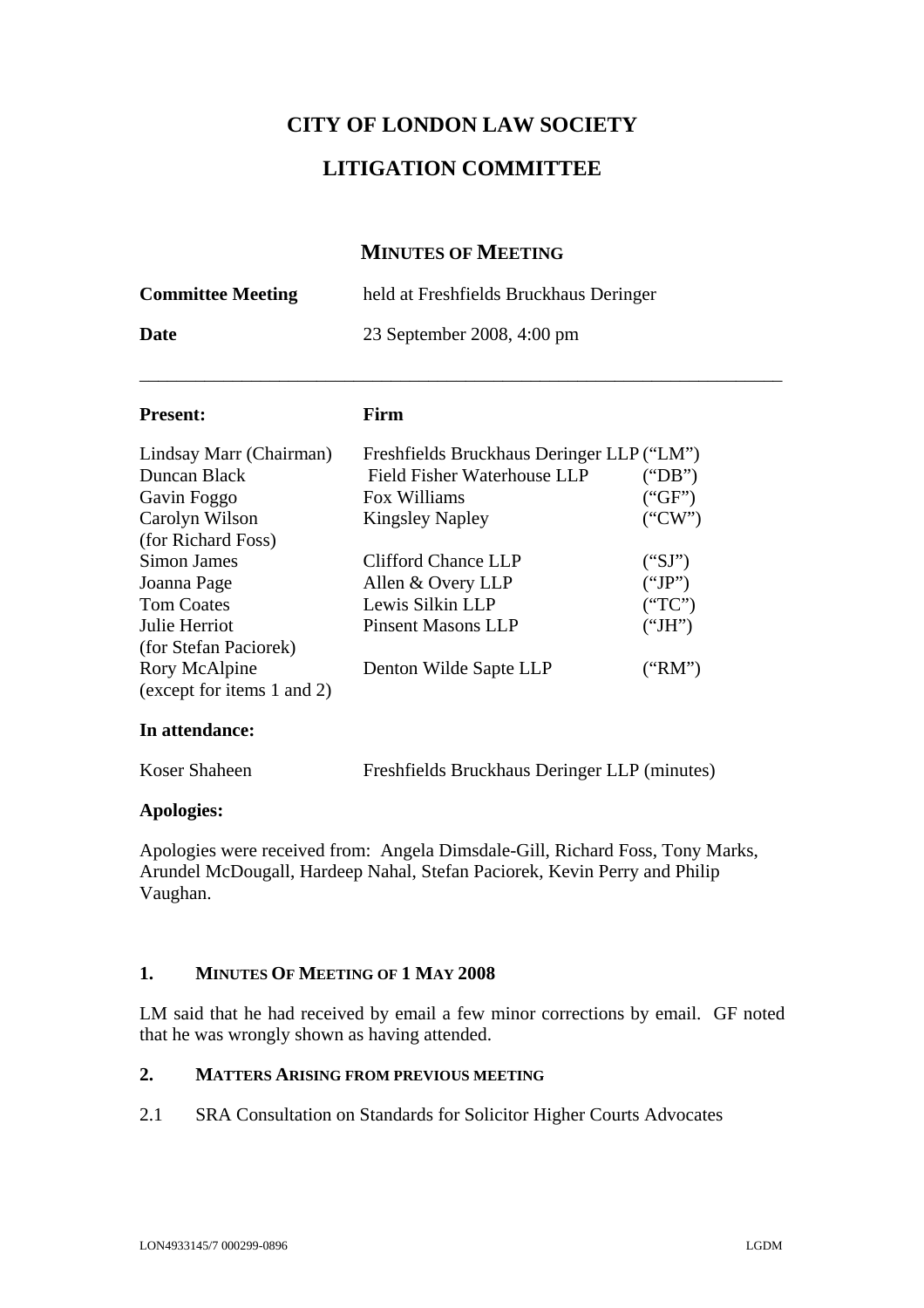LM reported that the Committee' response to the CP had been finalised and submitted on 25 July 2008. LM noted however that the SRA had now announced that, contrary to the proposals underlying the consultation paper, it would not be moving to a voluntary scheme but instead would be looking to streamline the present accreditation process. Apparently, this was due to a concern that abolishing compulsory accreditation would result in incompetent solicitor advocates appearing in court.

## 2.2 New Commercial Court building project

LM reported that after he last meeting Hardeep Nahal had emailed a report that moves were progressing to agree to take additional accommodation in the new Rolls Building, which would ease the concerns previously expressed as to there being insufficient space in the new building. LM would ask HN to update the Committee at the next meeting.

### 2.3 Public relations and communications

LM reported that the City of London Law Society had recently appointed Lehman Communications to assist with PR and communications for the Society's work. Lehman were meeting the chairs of all the specialist committees (LM had met them recently) to familiarise themselves with the work of the Committees and discuss what assistance they might give – for example, lobbying on a particular issue or reform, and opportunities to publicise a committee's work where a matter was of public interest.

## **3. OPEN MEETING**

3.1 LM reported on progress with plans for an open meeting in late November or early December. After the last meeting LM had met with Mr Justice Andrew Smith and Mr Justice Flaux (who had taken over responsibility for the pilot from Aikens LJ following the latter's appointment to the CA) to discuss the idea and invite participation from the commercial judges. This had been welcomed and the judges were supportive of the proposal.

3.2 In terms of format, the judges had suggested that the most useful format would be for the panel of speakers being primarily from solicitor users of the court with the aim of maximising feedback to the judges. LM therefore proposed a panel of 4 or 5 speakers including he judges taking one slot (the final slot?). The 3 or 4 practitioner speakers could cover different aspects of the pilot with the aim of introducing the topic, giving a summary of feedback and experience during the pilot, and opening the topic up for debate from the floor. He said that the previous CLF meeting at the Allen & Overy offices had generated a lot of responses from the floor and we should aim to achieve this again.

3.3 Possible speakers were discussed. LM had a volunteer from his firm to speak from his firm and Simon James and Julie Herriot also volunteered to arrange speakers. The Committee felt that it could be beneficial to invite a member of the bar to be on the panel (e.g. to speak on handling of hearings). LM reported that David Macintosh had offered to give n introduction.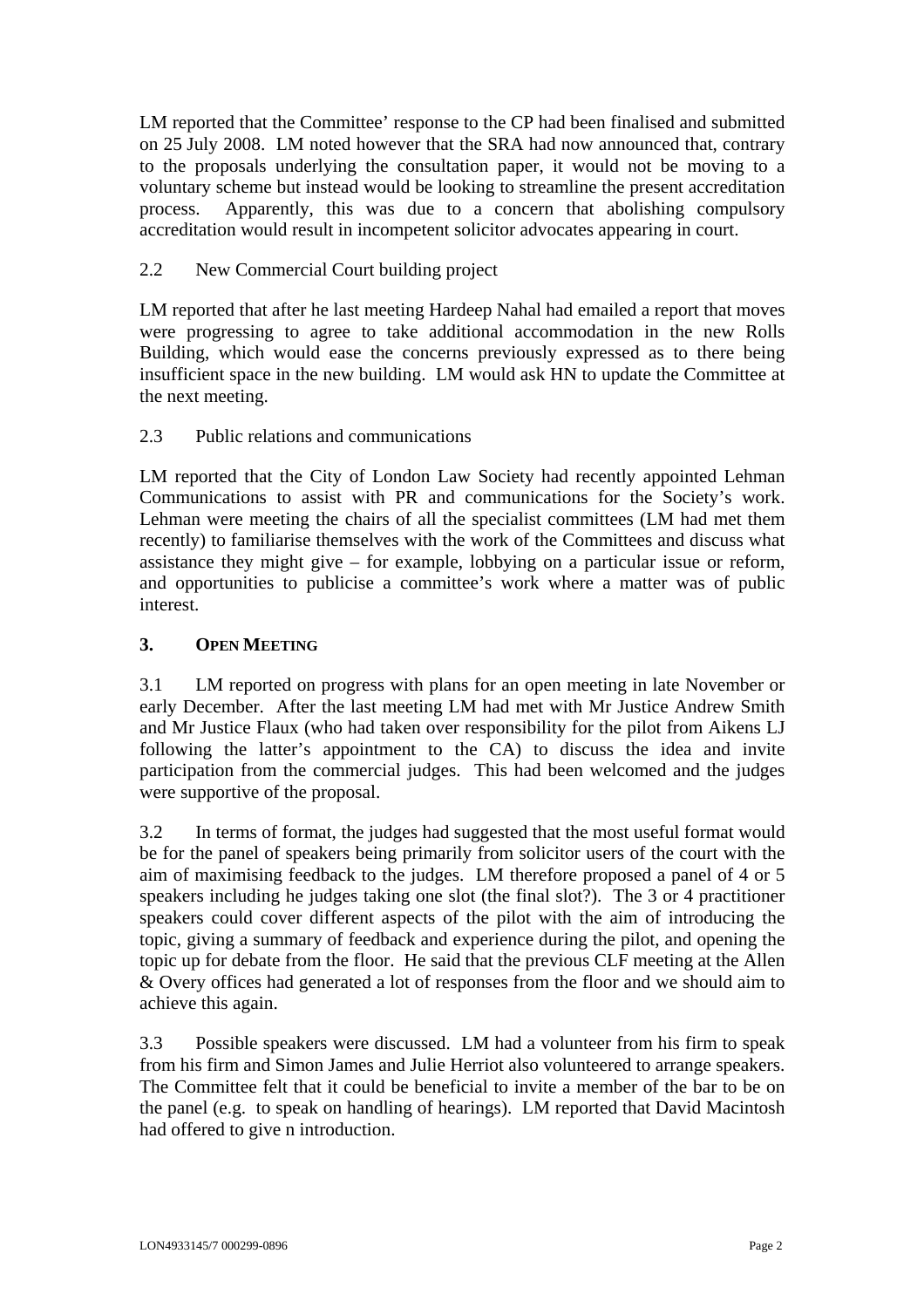3.4 LM would take this forward with the volunteers and meet the judges again with a view to confirming date and publicising the meeting n early October.

3.5 LM asked that committee members collate feedback from their colleagues and feed it in to the panel. LM suggested that it may be useful to have a committee meeting in November before the open meeting to discuss feedback and issues raised. It may be necessary to ensure anonymity for feedback.

3.6 In the course of discussion there were some concerns expressed about the pilot and the prospects of the proposals making a difference.

- One concern is that the pilot proposals do not attempt to reign in disclosure significantly. There is thought to be a lack of understanding of the sheer scale of the paperwork involved in disclosure in a complex commercial case, due particularly to the explosion in email correspondence. This would be a topic worth debating at the meeting.
- There is a concern as to whether sufficient number of cases will have gone through the system to have tested it thoroughly (it was however still fairly early days).. It was suggested that some statistics on the number of cases that have been subject to the pilot scheme would be helpful.
- Concern was raised as to whether judges were allowed sufficient time to carry out active and effective case management.
- Costs there were examples of solicitors preparing costs summaries for a hearing only to find that the judge made no reference to the summary.

3.7 LM said that the Committee should try to gather feedback from who we know, probably by email and pass the information on to those who would be speaking on the topic.

3.8 Possible speakers at the open meeting: LM said that one of his colleagues had agreed to speak on the topic of pleadings / lists of issues. JM said that she would volunteer her firm to provide a speaker on disclosure process. SJ volunteered himself or someone from his firm. It was also thought that a barrister speaker could be helpful, for example on the question of management of hearings. Possible candidates were discussed. Date of meeting: it was suggested that the first week of December.

### **4. MOJ (CPRC) CONSULTATION ON COSTS CAPPING ORDERS, 11 SEPTEMBER 2008. (RESPONSE DEADLINE: FRIDAY 24 OCTOBER 2008).**

4.1 LM introduced the CP, noting that the intention was now to introduce cost capping powers and the present CP was therefore now looking at the rules to implement this rather than invite debate on the principle.

4.2 It was noted that the expressed intention was that cost capping should only apply in exceptional circumstances where ordinary case management powers were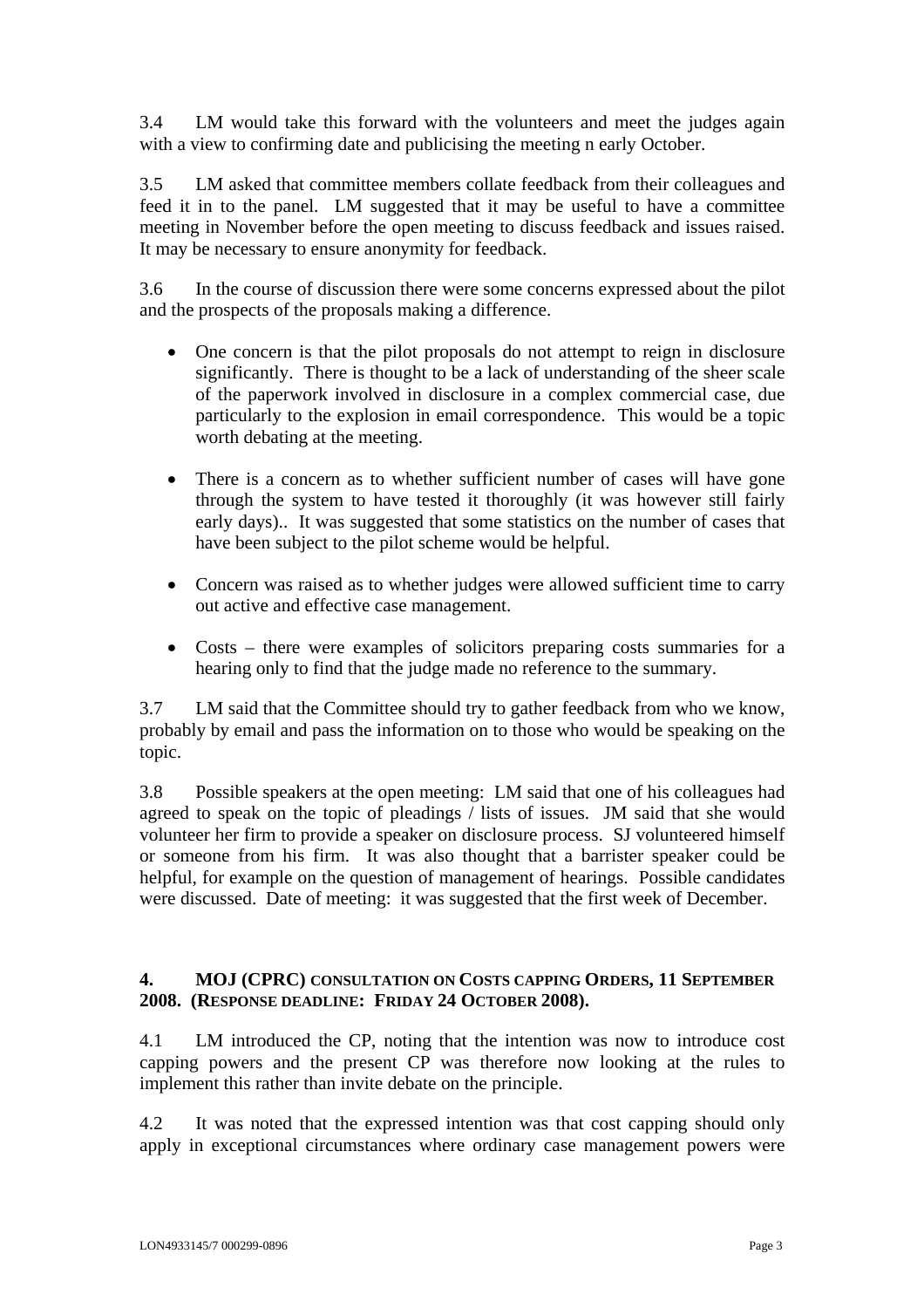inadequate. The Committee agreed with this approach and considered that proper case management was the preferable route in most cases. It was noted that the guidelines as to what amounted to "exceptional circumstances" were very general, referring to considerations of proportionality and financial imbalance. It was noted that cost capping concerned only costs recovery, not pending, and that the criteria for assessment of recoverable costs on the standard basis already included proportionality.

4.3 The Committee had some concerns about the operation of cost capping. It was noted that care should be taken that it did not stifle claims as claimants may need to spend money to have a reasonable prospect of success. In public interest situations, it was important not to penalise those who put their heads above the parapet, although it was noted that it may be possible to obtain a protective costs order to counter this problem. It was suggested that a relevant factor in deciding whether to costs cap was the importance of the issue to the party concerned.

4.4 The Committee discussed the particular questions in the consultation paper.

## **Q1: Do you agree with the definitions of 'a costs capping order' and 'future costs' (rule 44.18 (1) and (2))? If not, please give your reasons.**

4.5 Agreed.

#### **Q2: Do you agree with rule 44.18(3)? If not, please give your reasons.**

4.6 It was noted that the proposal did not allow costs to be capped by reference to particular issue or issues except where the issue was to be tried separately. There was some discussion as to whether this was too restrictive. However, it as noted that separating costs by issue could give rise to difficult apportionment questions save in cases where there was a separate trial (generally costs estimates broke costs down by stage of work rather than issues). One approach might be a broad a percentage basis. and it was suggested that if it were done on a stage basis it would be easier to isolate. It was lo felt that costs capping could be seen to be used as a litigation tool but also a means of limiting claims.

4.7 After discussion, the conclusion was that the draft of paragraph (3) of the rule was acceptable.

#### **Q3: Do you agree with the criteria that have to be met for a costs capping order to be made (rule 44.18 (4))? If not, please give your reasons.**

4.8 The draft rule appeared unobjectionable, although the point had been made (see above) that proportionality was already part of costs assessment. It was suggested that a problem with relying just on costs assessment process is that it takes place on a retrospective basis. It was also felt that part of the problem lay in inadequate case management and that costs control should be dealt with adequately in most cases through the use of case management.